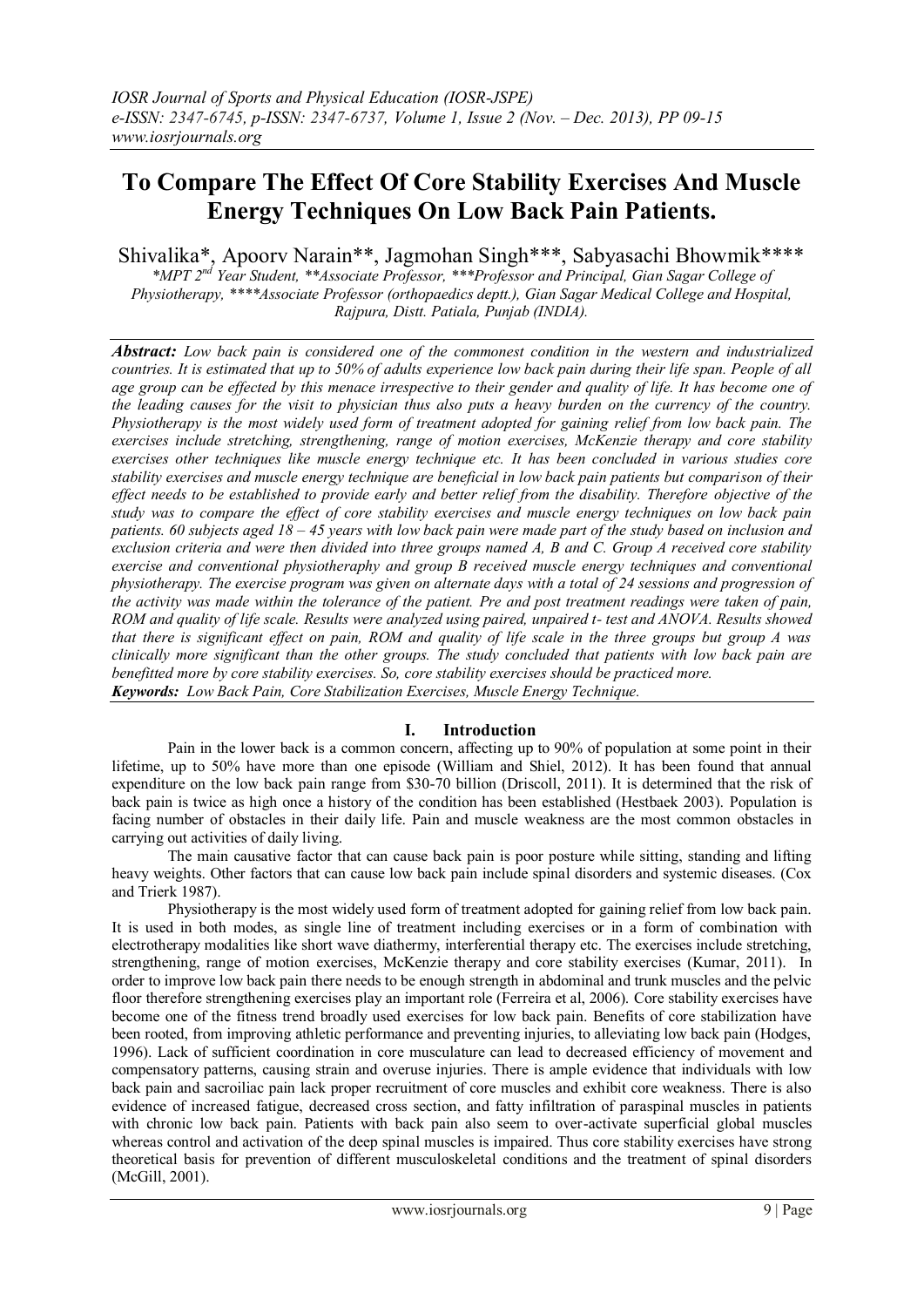There are different techniques used to cure low back pain. Muscle energy technique was developed by Fred Mitchell, Sr. It involves the use of isotonic concentric or eccentric, contractions or a series of rhythmically pulsating contractions and isometric variations (Ruddy 1961 and Schmitt, 1999). It is useful in increasing extensibility and range of motion of various joints and provides good results in the patients with back pain (Hamilton, 2003). These techniques are used as the treatment of weakened muscles, restricted joints, using muscle effort to mobilize joints and tissues and also used as an evaluation procedure to identify and range of motion restriction (Tonelli, 2006).

It has been concluded in various studies that both core stability exercises and muscle energy technique are beneficial in low back pain patients. Comparison of their effect needs to be established to provide early and better relief from the disability.

### **Need of the study**

Low back pain is the common disability for people and hinders their functional ability. Core stability exercise and muscle energy technique showed marked improvement. There is a need to compare both the treatment regime in order to provide better results in less time.

### **Aim of the Study**

To compare the effect of core stability exercises and muscle energy techniques in low back pain patients.

### **Objective of the study**

To evaluate the effect of core stability exercises on low back pain, range of motion and quality of life.

To evaluate the effect of muscle energy techniques on low back pain, range of motion and quality of life.

### **Hypothesis**

### **Null hypothesis**

There will be no significant difference in the effect of core stabilization exercises and muscle energy technique in patients with low back pain

### **Alternate hypothesis**

There will be significant difference in the effect of core stabilization exercises and muscle energy techniques in patients with low back pain.

## **II. Review of literature**

Muthukrishnan, Shenoy and Sandhu. 2010 did study to examine the differential effect of core stability exercise training and conventional physiotherapy regime on altered postural control parameters in patients with chronic low back pain (CLBP). As heterogeneity in CLBP population moderates the effect of intervention on outcomes, in this study, interventions approaches were used based on sub-groups of CLBP. On the basis of the study they concluded that core stability exercise group provide better result.

Noelle, Terry and Hertel. 2003 did a study that Muscle energy technique (MET) is a form of manual therapy frequently used to correct lumbopelvic pain (LPP), here in the patient voluntarily contracts specific muscles against the resistance of the clinician. Studies on MET regarding magnitude and duration of effectiveness are limited. This study was a randomized controlled trial in which 20 subjects with self-reported LPP were randomized into two groups (MET or control) after magnitude of pain was determined. MET of the hamstrings and iliopsoas consisted of four 5-second hold/relax periods, while the control group received a no treatment. Tests for current and worst pain, and pain with provocation were administered at baseline, immediately following intervention and 24 hours after intervention.

**Study Design:** Experimental study design comparative in nature

**Research setting**: Out patient department of Physiotherapy, Gian Sagar Medical College and Hospital, Ram Nagar, Rajpura, Distt. Patiala.

**Study duration:** 6 months

**Population Sample:** 60 patients

**Sampling technique:** Random Sampling Technique

**Inclusion criteria (** Osterbauer and DeVita, 1991)**:** Age: 18-45 years. both males and females, patients with mechanical back pain, Patients with no medication related to back pain Back strain or sprain.

**Exclusion criteria:** History of any neurological disorders, subjects who are not cooperative to procedure, patients with cardiovascular disease, participating in another research study involving back, patients with diabetics, patients with ankylosing spondylitis, other significant spinal pathology**,** patients with neoplasms, patients with diseases of the viscera.

### **Procedure**

60 subjects were made part of the study based on the inclusion and exclusion criteria. After taking consent, the subject will be randomly divided into three groups named A, B and C 20 in each group. Group A received 24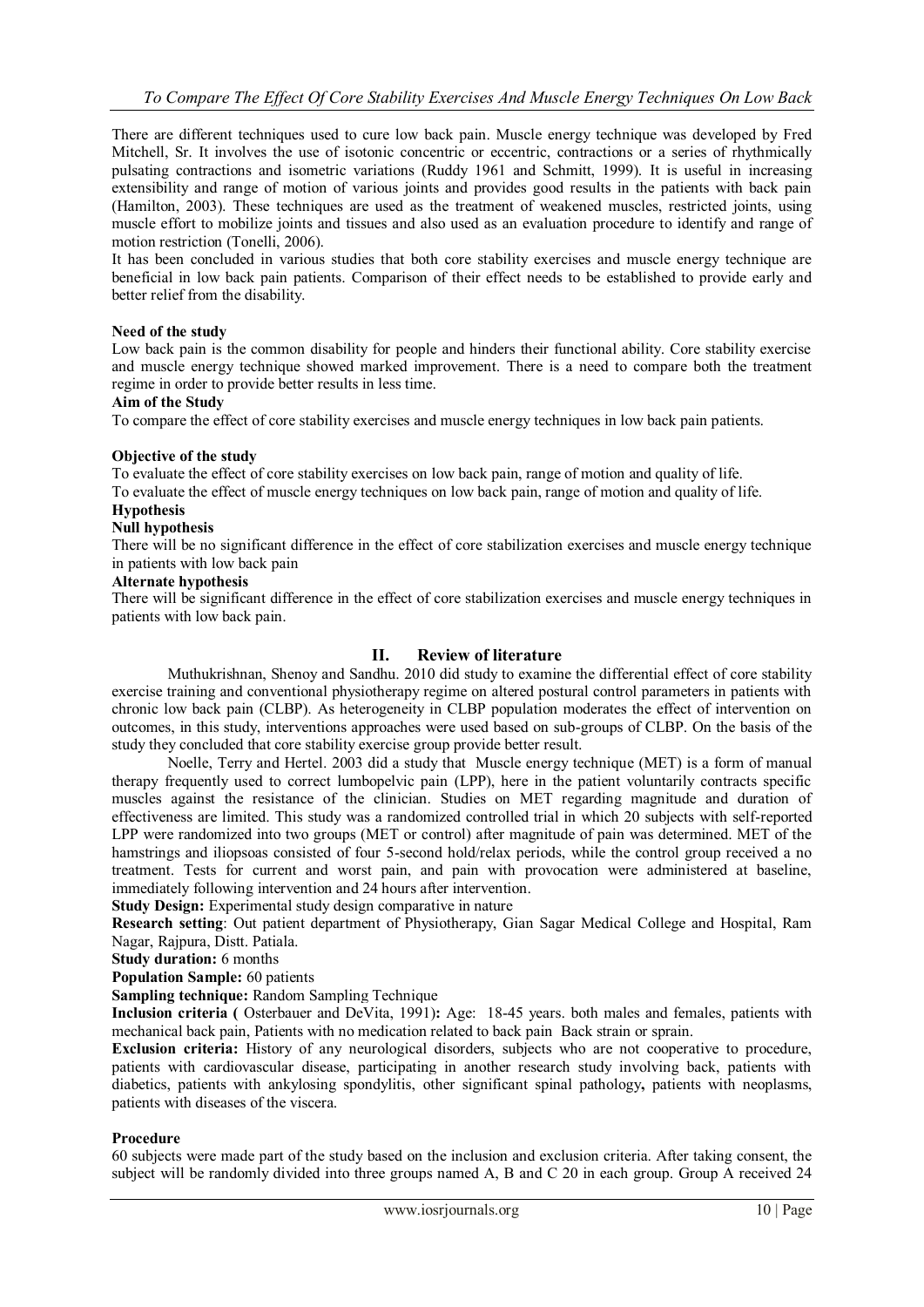sessions of core stabilization exercises 8 sessions per phase 3 times per week on alternate days along with conventional physiotherapy. Exercise program was done in 3 phases (McGill, 2001). Phase 1 included abdominal bracing, single knee to chest and bridging exercises. Phase 2 included abdominal strengthening, basic stabilization and wall squats with swiss ball. Phase 3 included lumbar extensor strengthening, lumbar extension on ball and corner stretch. Group B received 24 sessions of muscle energy technique 3 times per week alternate day along with conventional physiotherapy. It included isotonic contraction using post isometric relaxation and isotonic contraction using reciprocal inhibition. Group C was control group it received only conventional physiotherapy that is hot packs, stretching and strengthening of back (Kumar, 2011).

**Dependent Variables :** Visual analogue scale(VAS)**,** Quality of life scale (Bruckhard and Anderson, 2003) and Goniometry

**Independent Variable:** Core Stabilization Exercises and Muscle Energy Technique

### **Data analysis**

Results were analysed by paired, unpaired t- test and ANOVA. Paired t- test was applied between pre and post values of VAS, QOL and lumbar ROM of group A. Paired t- test was applied between pre and post values VAS, QOL and lumbar ROM of group B. Paired t- test was applied between pre and post values VAS, QOL and lumbar ROM of group C. Unpaired t- test was applied to the difference of pre and post values of group A with difference of pre and post values of group B. Unpaired t- test was applied to the difference of pre and post values of group A with difference of pre and post values of group C. Unpaired t- test was applied to the difference of pre and post values of group B with difference of pre and post values of group C. ANOVA was applied to the differences of post values of the three groups.

Table 1.1

|               |                 | Mean and standard deviation of pre-treatment, post-treatment and their difference of VAS score of the groups. |  |
|---------------|-----------------|---------------------------------------------------------------------------------------------------------------|--|
| <b>GROUPS</b> | PRE             | <b>POST</b>                                                                                                   |  |
|               |                 |                                                                                                               |  |
|               | Mean            | Mean                                                                                                          |  |
|               | 士               | 士                                                                                                             |  |
|               | SD.             | <b>SD</b>                                                                                                     |  |
|               | $7.3 \pm 0.801$ | $2.7 \pm 0.66$                                                                                                |  |
| A             |                 |                                                                                                               |  |
|               | $7.6 \pm 0.753$ | $4.65 \pm 0.74$                                                                                               |  |
| B             |                 |                                                                                                               |  |
|               | $7.4 \pm 0.882$ | $6.15 \pm 1.089$                                                                                              |  |
| С             |                 |                                                                                                               |  |



Graph 1.1 Graph represent mean of VAS at Pre, Post interval for the subjects of Group A, Group B and Group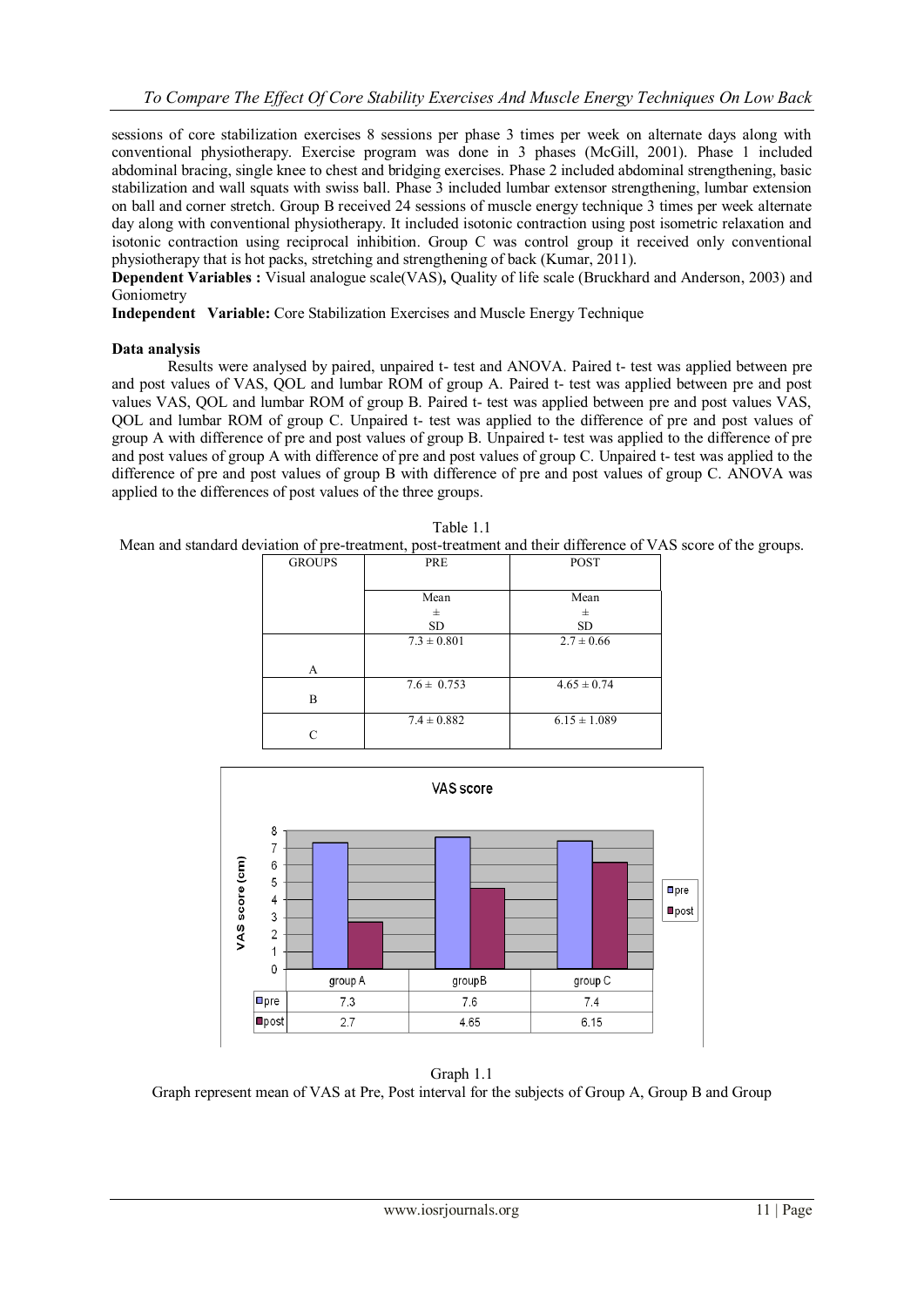Table 1.2 Mean, SD and SE of QOL at Pre, Post and Mean diff. (Pre-Post) interval for the subjects of Group A, Group B and Group C

|               | PRE                | <b>POST</b>        |
|---------------|--------------------|--------------------|
|               | Mean               | Mean               |
|               | 士                  | +                  |
| <b>GROUPS</b> | <b>SD</b>          | <b>SD</b>          |
|               | 6±0.858395         | $1.3 \pm 0.470162$ |
| А             |                    |                    |
|               | $6.35 \pm 0.74516$ | $1.9 \pm 0.788069$ |
| в             |                    |                    |
|               | $6.25 \pm 0.71635$ | $2\pm 0.725476$    |
|               |                    |                    |



Graph represent mean of QOL at Pre, Post interval for the subjects of Group A, Group B and Group C

Table 1.3

Mean, SD and SE of ROM ( lumbar flexion) at Pre, Post and Mean diff. (Pre-Post) interval for the subjects of Group A, Group B and Group C

|               | . .<br>. .        | . .               |
|---------------|-------------------|-------------------|
|               | <b>PRE</b>        | <b>POST</b>       |
|               | Mean              | Mean              |
| <b>GROUPS</b> | 士                 | 士                 |
|               | <b>SD</b>         | <b>SD</b>         |
| A             | $40.65 \pm 4.738$ | $54.2 \pm 3.427$  |
| B             | $40.45 \pm 6.395$ | $49 \pm 4.834$    |
| C             | $39.9 \pm 6.617$  | $47.75 \pm 5.665$ |
|               |                   |                   |





Graph represent Mean of lumbar flexion at Pre, Post interval for the subjects of Group A, Group B and Group C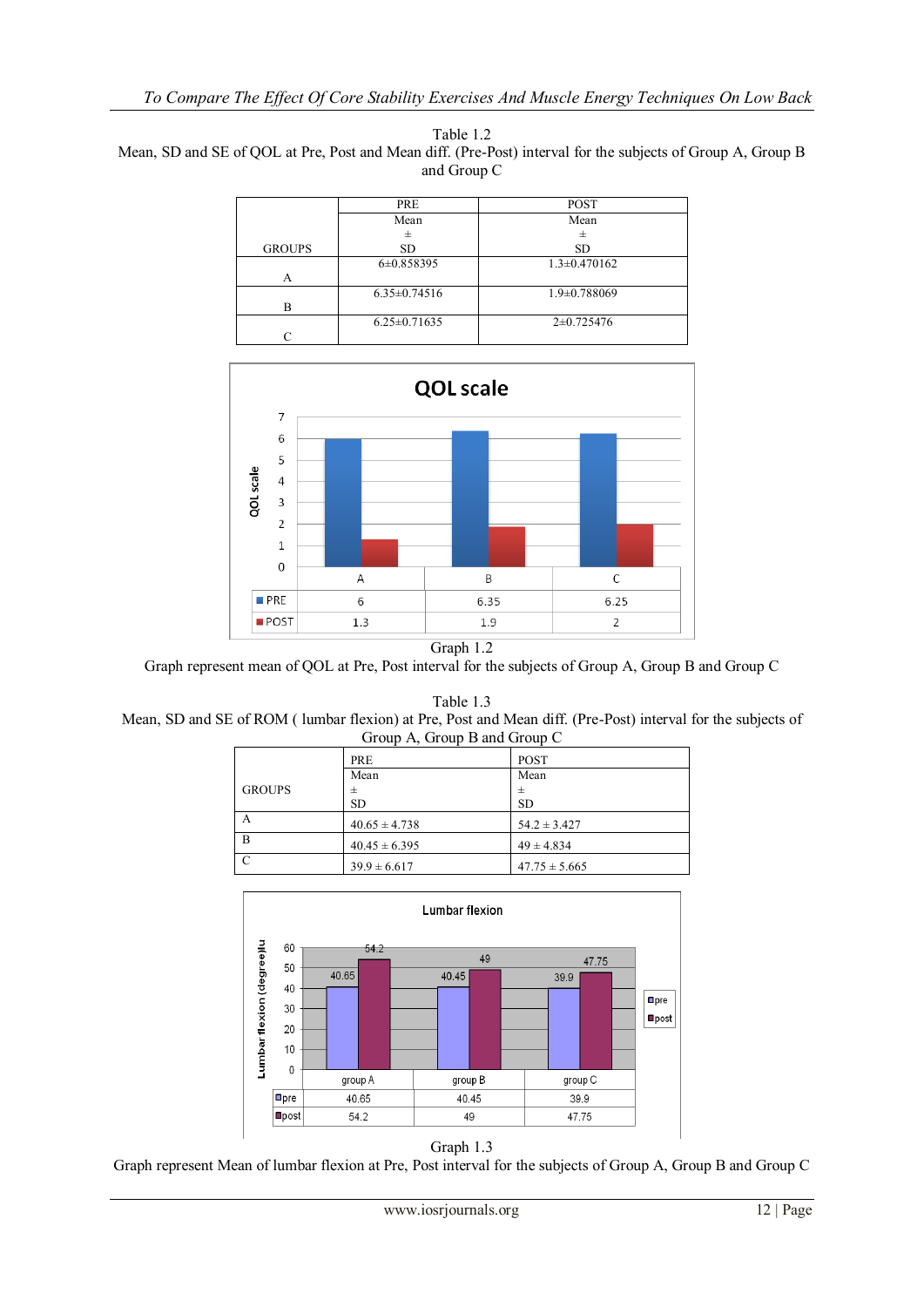| Group A, Group B and Group C |                   |                   |  |
|------------------------------|-------------------|-------------------|--|
|                              | <b>PRE</b>        | <b>POST</b>       |  |
|                              | Mean              | Mean              |  |
| <b>GROUPS</b>                | 士                 | 士                 |  |
|                              | <b>SD</b>         | <b>SD</b>         |  |
| А                            | $13.4 \pm 3.5$    | $22.6 \pm 2.326$  |  |
| R                            | $12.75 \pm 3.385$ | $19.15 \pm 3.166$ |  |
| $\subset$                    | $14.1 \pm 4.115$  | $18.3 \pm 3.294$  |  |

Table 1.4 Mean, SD and SE of ROM (lumbar extension) at pre, post and mean diff. (Pre-Post) interval for the subjects of





Graph 1.4

Graph represent Mean of lumbar extension at Pre, Post interval for the subjects of Group A, Group B and Group C

Table 1.5 Mean, SD and SE of ROM (lumbar side flexion on right side) at Pre, Post and Mean diff. (Pre-Post) interval for the subjects of Group A, Group B and Group C

|                | $\mu$ and subjects of Group <i>T</i> , Group D and Group $\sigma$ |                   |  |
|----------------|-------------------------------------------------------------------|-------------------|--|
|                | PRE                                                               | <b>POST</b>       |  |
|                | Mean                                                              | Mean              |  |
| <b>GROUPS</b>  | 士                                                                 | 士                 |  |
|                | <b>SD</b>                                                         | <b>SD</b>         |  |
| A              |                                                                   |                   |  |
|                | $10.95 \pm 2.723$                                                 | $21.1 \pm 2.174$  |  |
| $\overline{B}$ |                                                                   |                   |  |
|                | $11.05 \pm 2.543$                                                 | $17.65 \pm 2.455$ |  |
| <sup>-</sup> C | 11.35±2.978                                                       | $16.4 \pm 3.033$  |  |



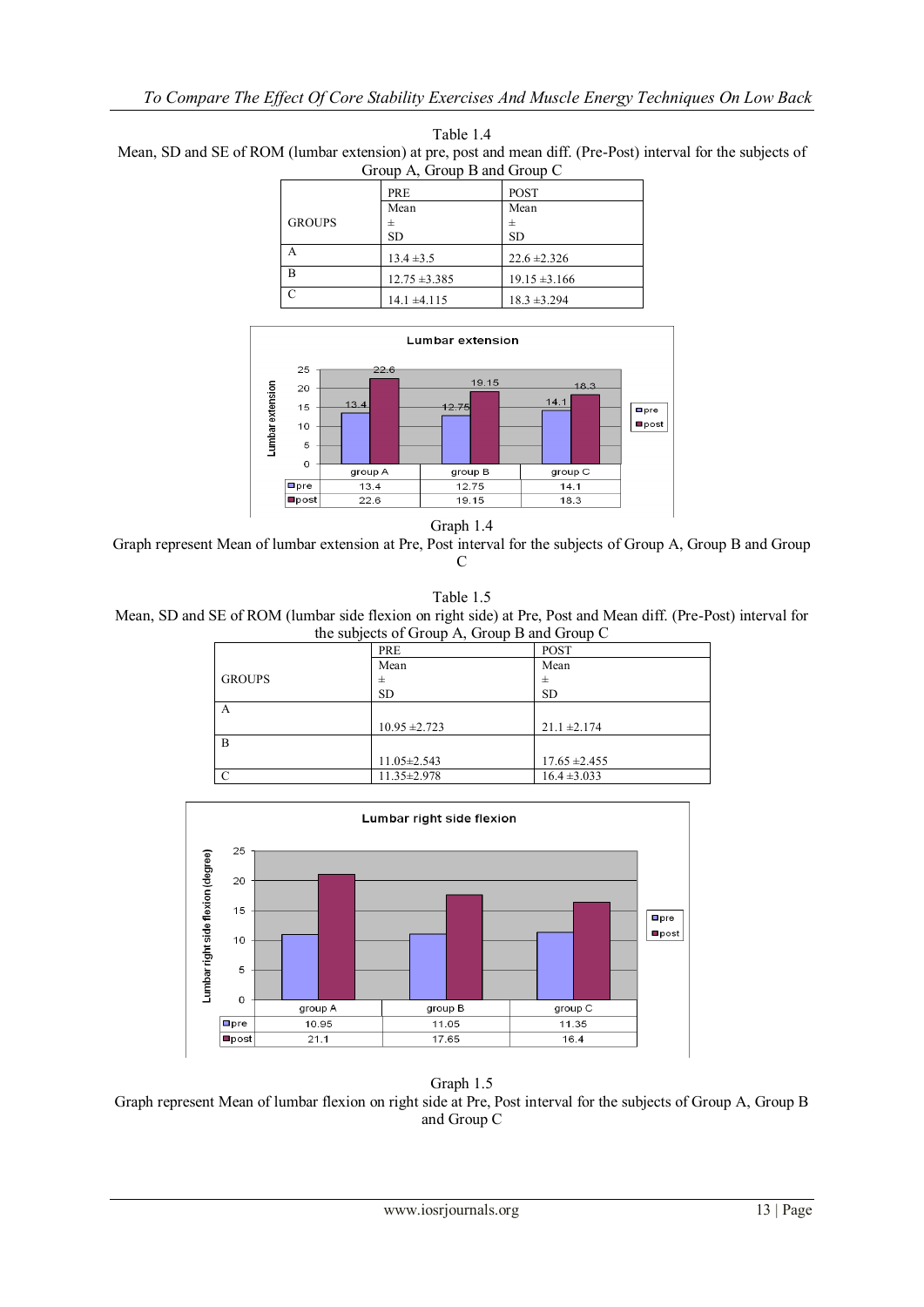| the subjects of Group A, Group B and Group C |                  |                   |  |
|----------------------------------------------|------------------|-------------------|--|
|                                              | <b>PRE</b>       | <b>POST</b>       |  |
|                                              | Mean             | Mean              |  |
| <b>GROUPS</b>                                | 士                |                   |  |
|                                              | <b>SD</b>        | <b>SD</b>         |  |
|                                              | $11.5 \pm 2.564$ | $20.9 \pm 2.673$  |  |
| $\overline{B}$                               | $11.6 \pm 2.458$ | $18.25 \pm 2.221$ |  |
|                                              | $11.1 \pm 2.978$ | $17.1 \pm 3.416$  |  |



Table 1.6 Mean, SD and SE of ROM (lumbar side flexion on left side) at Pre, Post and Mean diff. (Pre-Post) interval for



group B

12.75

19.15

group C

 $14.1$ 

18.3

 $\mathbf 0$ 

 $\Box$ pre

**Opost** 

group A

13.4

 $22.6$ 

Graphical representation of Mean of lumbar flexion on left side at Pre, Post interval for the subjects of Group A, Group B and Group C

## **III. Discussion**

Low back pain is an important public health, social and economic problem. It is a disorder with much possible aetiology, occurring in different groups, and also a common health condition in working population In India, occurrence of low back pain is also alarming, nearly 60 per cent of the people in India have significant back pain at some time or the other in lives. Approximately 35% people suffer from chronic back pain, which significantly hampers their day-to-day routine (Survapani, 1996).

There was statistically significant difference ( $p \le 0.05$ ) in VAS score readings and quality of life scale of the three groups when using ANOVA (table 1.1) analysed. in graph 1.1 and 1.2 group A seems to be more effective than the other two groups. The results of the study is in compliance with Taimela et al in 2000 who did a study to examine the effect of lumbar stabilization exercises on low back pain patients. They used visual analogue scale to measure pain intensity. They reported decrease in low back pain severity. In the current study the lumbar range of motion also showed different significant effect in the three groups comparing the three groups, comparing two groups one by one and comparing within the groups but in graphs 1.1, 1.2, 1.3 ,1.4, 1.5 and 1.6 it was seen that group A was more effective than the two groups.In context to the current study Hides et al in 1996 did a study that multifidus muscle recovery is not automatic after resolution of acute, first-episode low back pain. Their conclusion showed that specific, localized, holding contractions of the lumbar multifidus helped to restore symmetry of muscle size. The occurrence of a multifidus contraction was verified in the treatment session using feedback from real-time ultrasound imaging.

Another study done by Barr, Wikmar and Arvidsson (2003) to compare the stabilizing training compared with manual treatment in sub-acute and chronic low back pain further supports the findings of present study. The results showed that stabilizing training seemed to be more effective than manual treatment in terms of improvement of individuals and the reduced need for recurrent treatment periods

In the present study, there is significant difference in values of means when group A, group B and group C was compared, for VAS, QOL, and ROM. There is significant difference of paired t- test between pre and post variables of the groups for VAS and QOL, and ROM. The results show that there is significant difference of unpaired t - test between group A, group B and group C for VAS, QOL and ROM. The result shows that there is significant difference in the post readings of three groups when compared together through ANOVA. Core stability exercise is based on the well-established premise that stability of the spine is dependent on the contribution of muscle. Approach aimed to train the skilled activation of the deep muscles, to train the